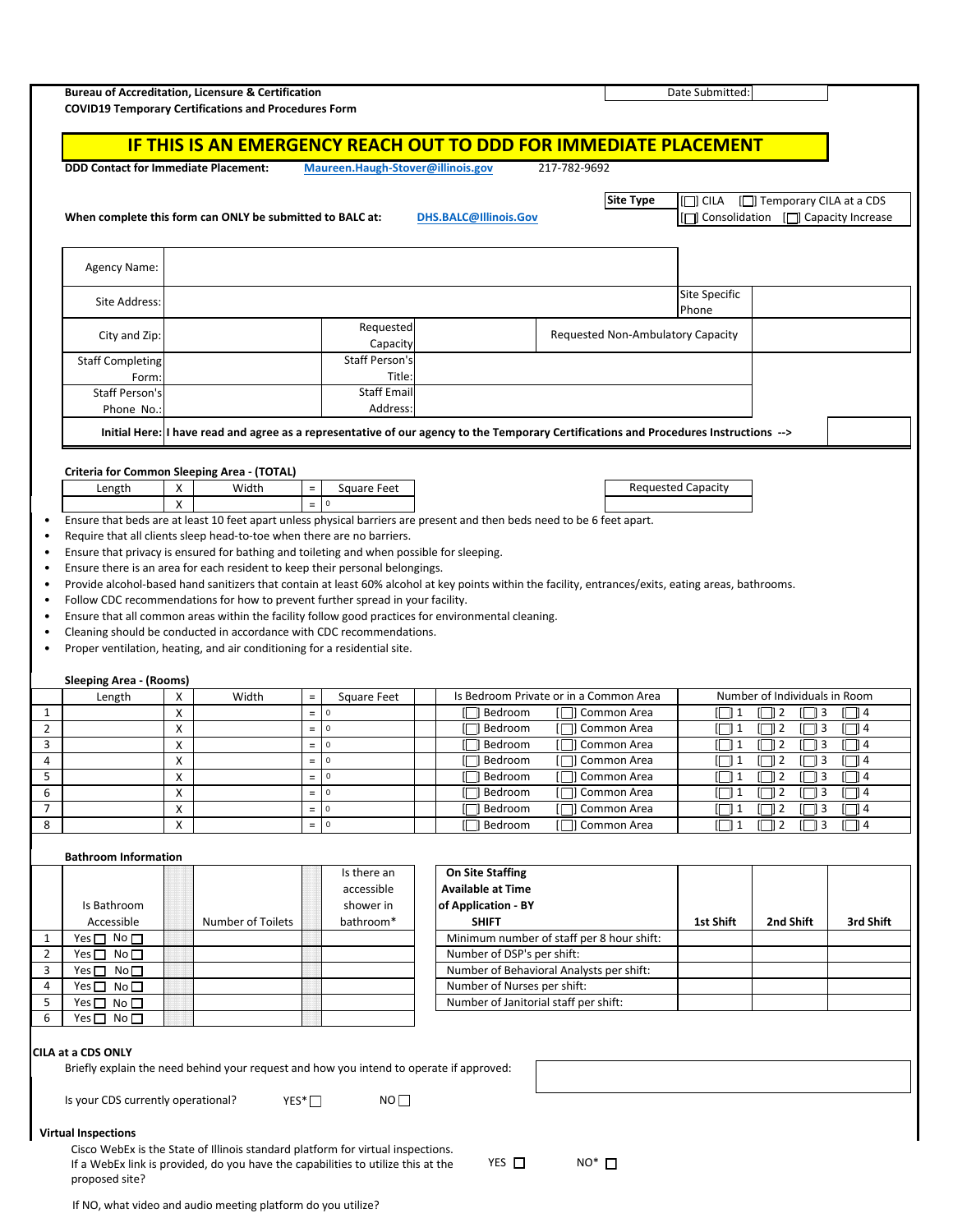|    | Answer for rooms used for Sleeping or as a Bedroom:                                                            |                  |                       |  |  |  |  |
|----|----------------------------------------------------------------------------------------------------------------|------------------|-----------------------|--|--|--|--|
| 1  | Are bedrooms set up for privacy?                                                                               | YES $\Box$       | $NO^*\Box$            |  |  |  |  |
| 2  | Will there be a single bed, cot or futon for each person?                                                      | YES $\Box$       | $NO^{\ast}$ $\Box$    |  |  |  |  |
| 3  | Will each Sleeping/Bedroom be free from traffic to other areas?                                                | YES <sup>T</sup> | $NO*$                 |  |  |  |  |
| 4  | Does each Sleeping/Bedroom have a smoke detector?                                                              | YES              | $NO^{\ast}$ $\square$ |  |  |  |  |
| 5  | Does each Sleeping/Bedroom have a carbon monoxide detector?                                                    | YES $\Box$       | $NO*$ $\Pi$           |  |  |  |  |
| 6  | Does each Sleeping/Bedroom have an exterior window?                                                            | YES              | $NO*$ $\Pi$           |  |  |  |  |
|    | Answer for the building to be used for Site:                                                                   |                  |                       |  |  |  |  |
| 1  | Is this an <b>Emergency</b> site?                                                                              | YES $\Box$       | $NO$ $\Box$           |  |  |  |  |
| 2  | Is this site eligible to serve Non-Ambulatory? (32" Door, ADA compliant bathroom                               | YES $\Box$       | <b>NO</b><br>L        |  |  |  |  |
| 3  | Is there a disaster plan that includes evacuation as necessary?                                                | YES $\Box$       | $NO^*$                |  |  |  |  |
| 4  | Are there an adequate number of fire extinguishers on site?                                                    | YES $\Box$       | $NO^*$                |  |  |  |  |
| 5  | Is there a first aid kit or equivalent supplies on site?                                                       | YES $\Box$       | $NO^*$                |  |  |  |  |
| 6  | Is there a working landline on site that individuals can use to call their love                                | YES $\Box$       | $NO^*$                |  |  |  |  |
|    | Is there posted signage for Emergency Numbers on site?                                                         | YES $\Box$       | $NO^*$                |  |  |  |  |
| 8  | Is there a full functioning kitchen?                                                                           | YES $\Box$       | $NO^*$                |  |  |  |  |
| 9  | Is there proper storage for medication?                                                                        | YES $\Box$       | $NO^*$                |  |  |  |  |
| 10 | Is your site prepared to meet the CDC guidelines for isolation?                                                | $YES^*$          | $NO^*$                |  |  |  |  |
| 11 | How many emergency exits are contained within the Sleeping Area of your facility?*                             |                  |                       |  |  |  |  |
| 12 | How many emergency exits are contained within the Common Area of your facility?*                               |                  |                       |  |  |  |  |
|    | For ANY "YES *" or "No *" agency MUST provide additional information in a written attachment for consideration |                  |                       |  |  |  |  |

 $\blacksquare$